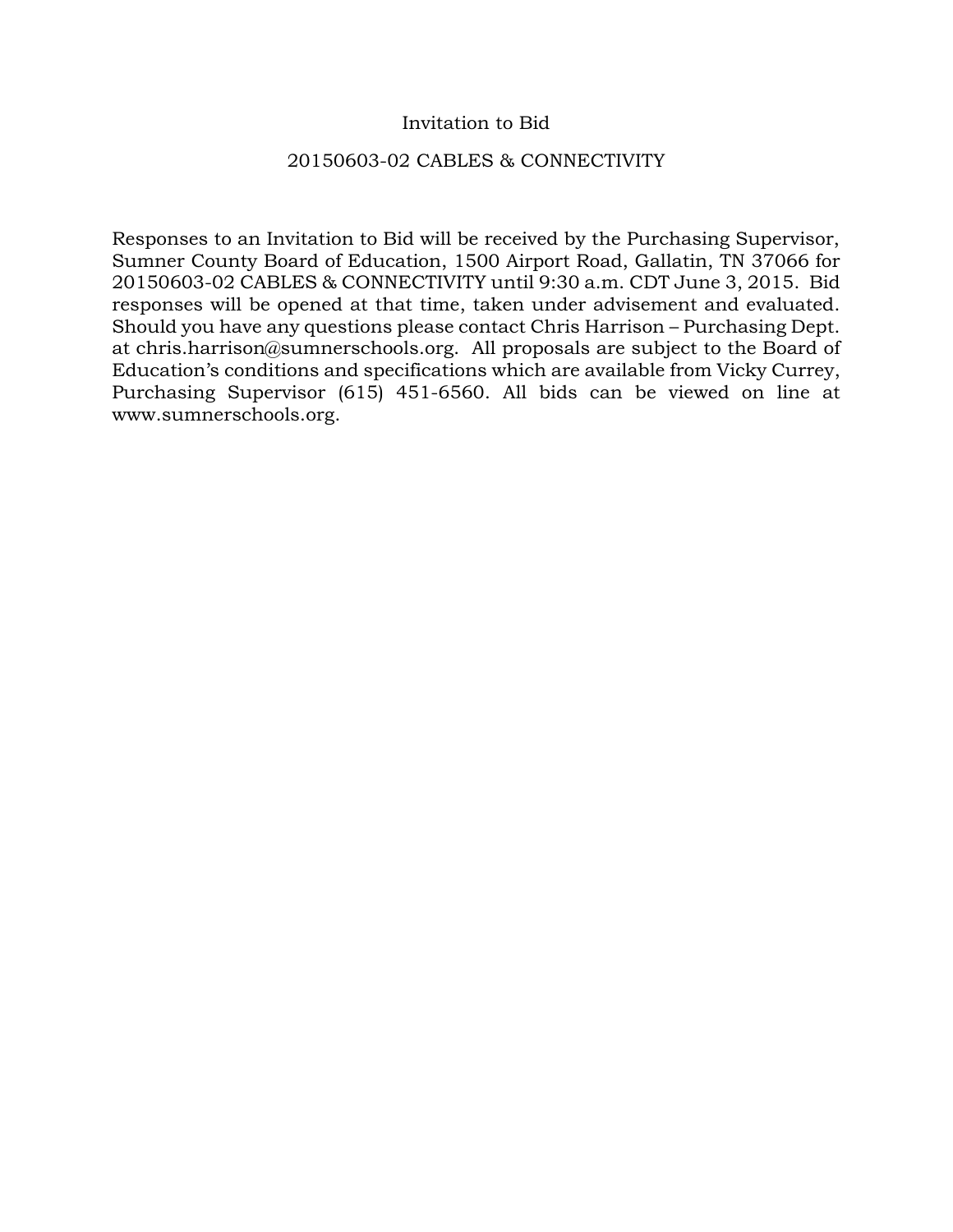#### **NOTICE TO RESPONDENTS**

Responses to an Invitation to Bid will be received by the Purchasing Supervisor in the SUPPORT SERVICE FACILITY CONFERENCE ROOM, Sumner County Board of Education, 1500 Airport Road Gallatin, TN 37066. They will be received until **9:30 A.M. Local Time JUNE 3, 2015** for **20150603-02 CABLES & CONNECTIVITY**, at which time the responses will be opened, taken under advisement and evaluated. *BIDS WILL BE POSTED ON www.sumnerschools.org* 

**GENERAL REQUIREMENTS AND CONDITIONS** 

-------------------------------------------------------------------------------------------------------------------------------

- 1. The Sumner County Board of Education reserves the right to accept or reject any and/or all responses in whole or in part, and to waive informalities therein.
- 2. Any responses received after the scheduled closing time for the receipt for responses will not be considered.
- 3. If a mistake is discovered after the responses are received, only the Sumner County Board of Education may allow the respondent to withdraw the entire response.
- 4. Partial payments will not be approved unless justification for such payment can be shown. Terms will be net 30 days.
- 5. Payment will not be made until the said **20150603-02 CABLES & CONNECTIVITY** are inspected and approved as meeting all specifications by persons appointed by the Sumner County Board of Education.
- 6. Responses submitted must be in a sealed envelope and marked on the outside as follows: **RESPONSE: 20150603-02 CABLES & CONNECTIVITY DEADLINE: JUNE 3, 2015 @ 9:30 A.M.**
- 7. Facsimile responses will not be considered.
- 8. If a successful bidder violates any terms of their bid, the contract, school board policy or any law they may be disqualified from bidding for a period of two years for minor violations or longer for major violations. Bids from disqualified bidders will not be accepted during the period of disqualification.
- 9. Prices quoted on the response (if any) are to be considered firm and binding until the said **20150603-02 CABLES & CONNECTIVITY** are in the possession of the Sumner County Board of Education.
- 10. No purchase or contract is authorized or valid until the issuance of a Board Purchase Order in accordance with Board Policy. No Board Employee is authorized to purchase equipment, supplies or services prior to the issuance of such a Purchase Order.
- 11. Any deviation from these stated terms, specifications and conditions must be coordinated with and approved in writing by the Purchasing Supervisor, Vicky Currey (615) 451-6560.
- 12. All bids that exceed \$25,000 must have the Company Name, License Number, Expiration Date thereof and License Classification of Contractor listed on outside of sealed envelope. As required by State of Tennessee Code Annotated 62-6-119.
- 13. The awarded bidder will be required to post a performance and payment bond in the amount of 25% of the contract price if it exceeds \$100,000 as stated by State of Tennessee Code Annotated 12-4-201.
- 14. If the project cost in excess of \$25,000 a performance bond must be secured by the requesting party in an amount equal to the market improvement value.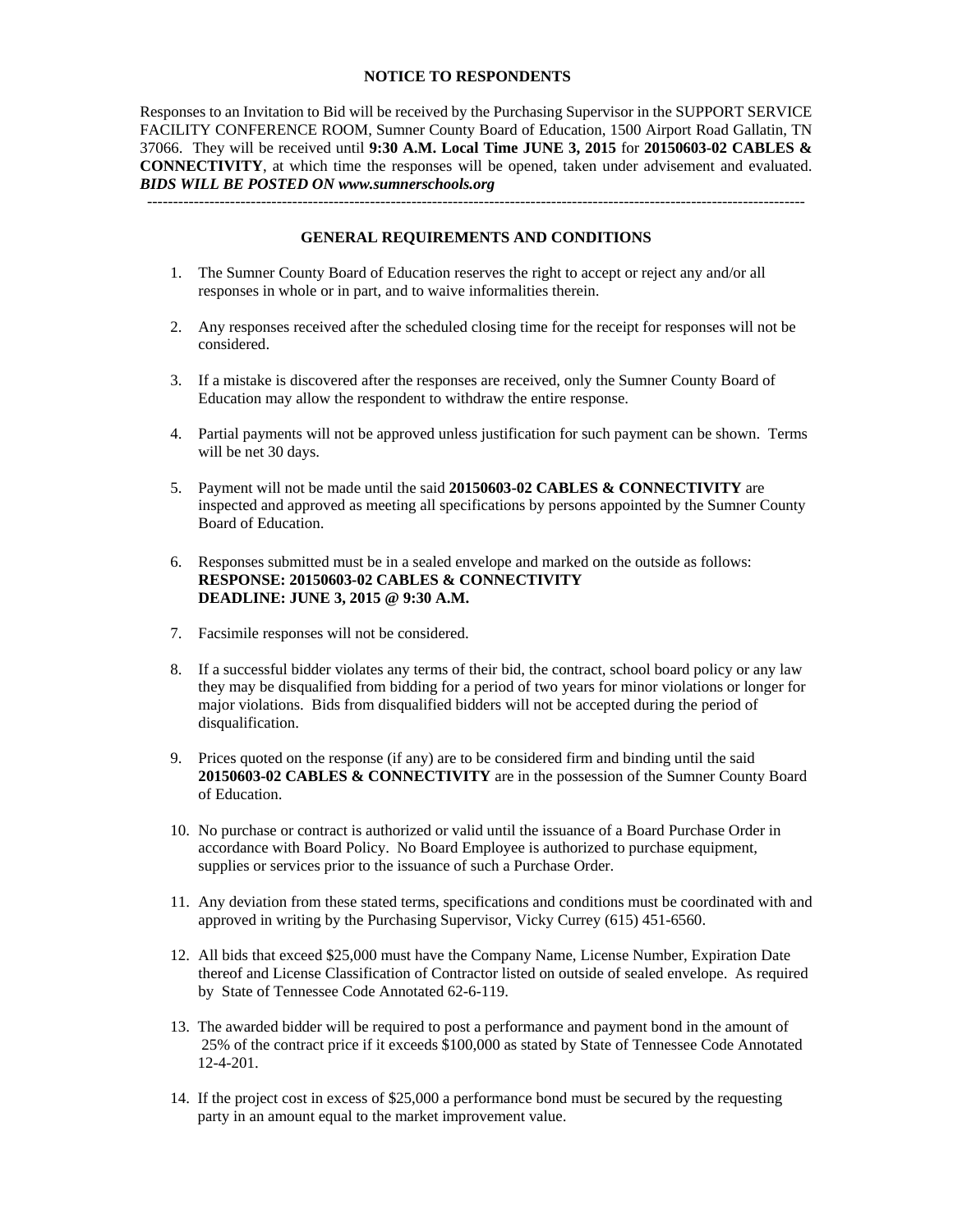# **REQUEST FOR QUOTE**

# **CABLE & CONNECTIVITY**



# **SUMNER COUNTY BOARD OF EDUCATION SUMNER COUNTY, TENNESSEE**

# **DEADLINE: JUNE 3, 2015 @ 9:30 A.M.**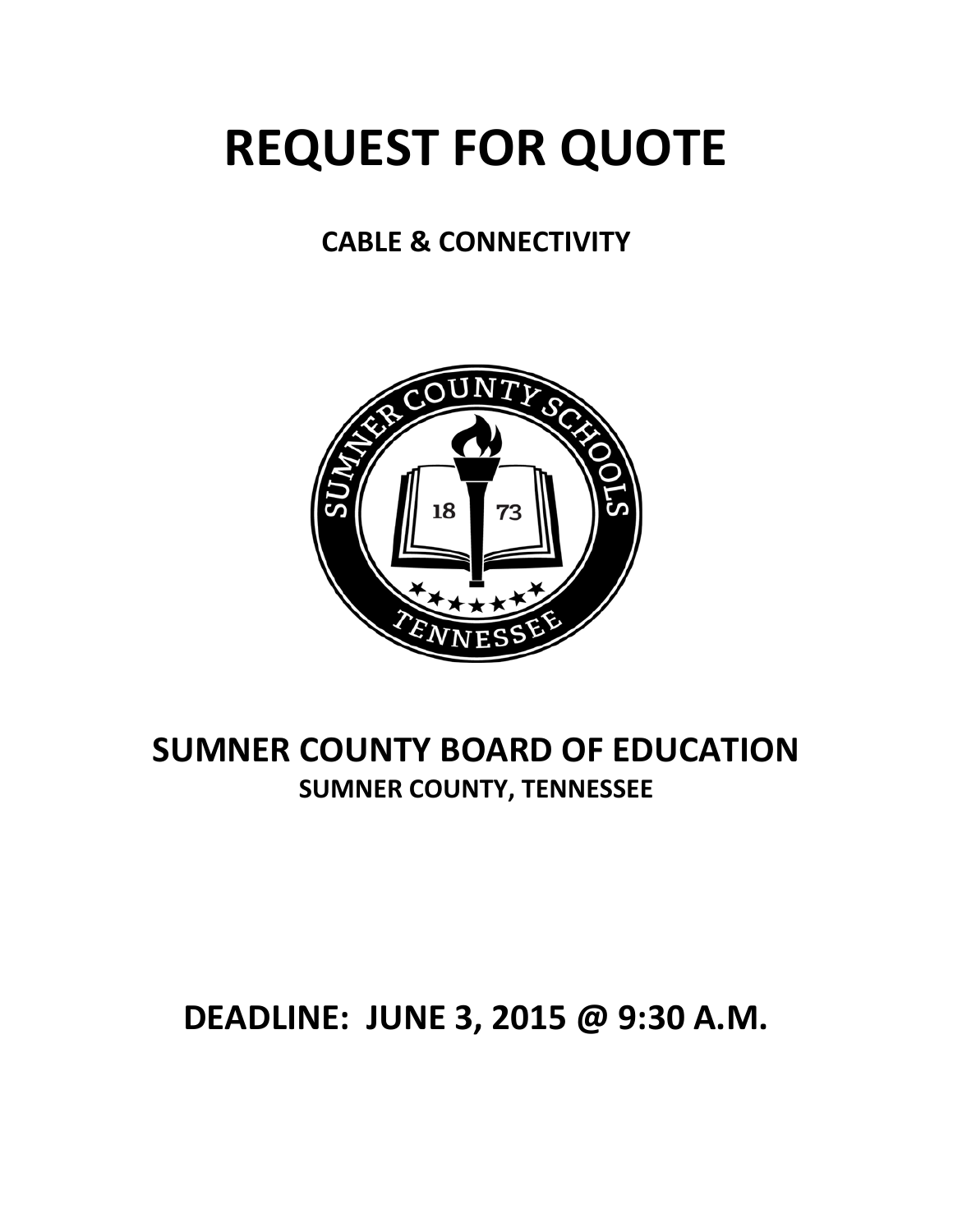# **INTRODUCTION**

The Sumner County Board of Education, herein known as the "School System", is requesting a quote for 20150603-02 CABLE & CONNECTIVITY. In addition, all other Sumner County Government Departments and Agencies may also purchase from any submitted proposal.

# **GENERAL INFORMATION**

# **I. Proposal Package**

All sealed proposal packages must include all the following, when applicable. Any sealed proposals shall be rejected as a non-conforming bid if any applicable item is missing.

- Three (3) complete copies of proposal
- Evidence of a valid State of Tennessee Business License and/or Sumner County Business License
- Properly completed Internal Revenue Service Form W-9

#### **New Vendors**

To comply with Internal Revenue Service requirements, all vendors who perform any type of service are required to have a current IRS Form W-9 on file with the School System. At the time of requisition, the individual requesting a purchase order or disbursement will be informed if it is a new vendor and if a Form W-9 is required. If Form W-9 is required for a new vendor, the department head shall forward a completed Form W-9 to the finance department. It can be obtained from the Internal Revenue Service's website (www.irs.gov).

To comply with the Tennessee Lawful Employment Act, non-employees (individuals hired as independent contractors) must have on file any two (2) of the following documents:

- Valid Tennessee Driver License or photo ID issued by the Department of Safety
- Valid out-of-state Driver License
- U.S. Birth Certificate
- Valid U.S. Passport
- U.S. Certificate of Birth Abroad
- Report of Birth Abroad of a U.S. Citizen
- Certificate of Citizenship
- Certificate of Naturalization
- U.S. Citizen Identification Card
- Valid Alien Registration Documentation or Proof of Current Immigration Registration

In addition, for all vendors with annual purchases in excess of \$50,000 (if a business license is required), a business license must be on file in the finance department, or the requisitioner must submit a copy with the purchase order requisition form or the payment requisition form, as applicable.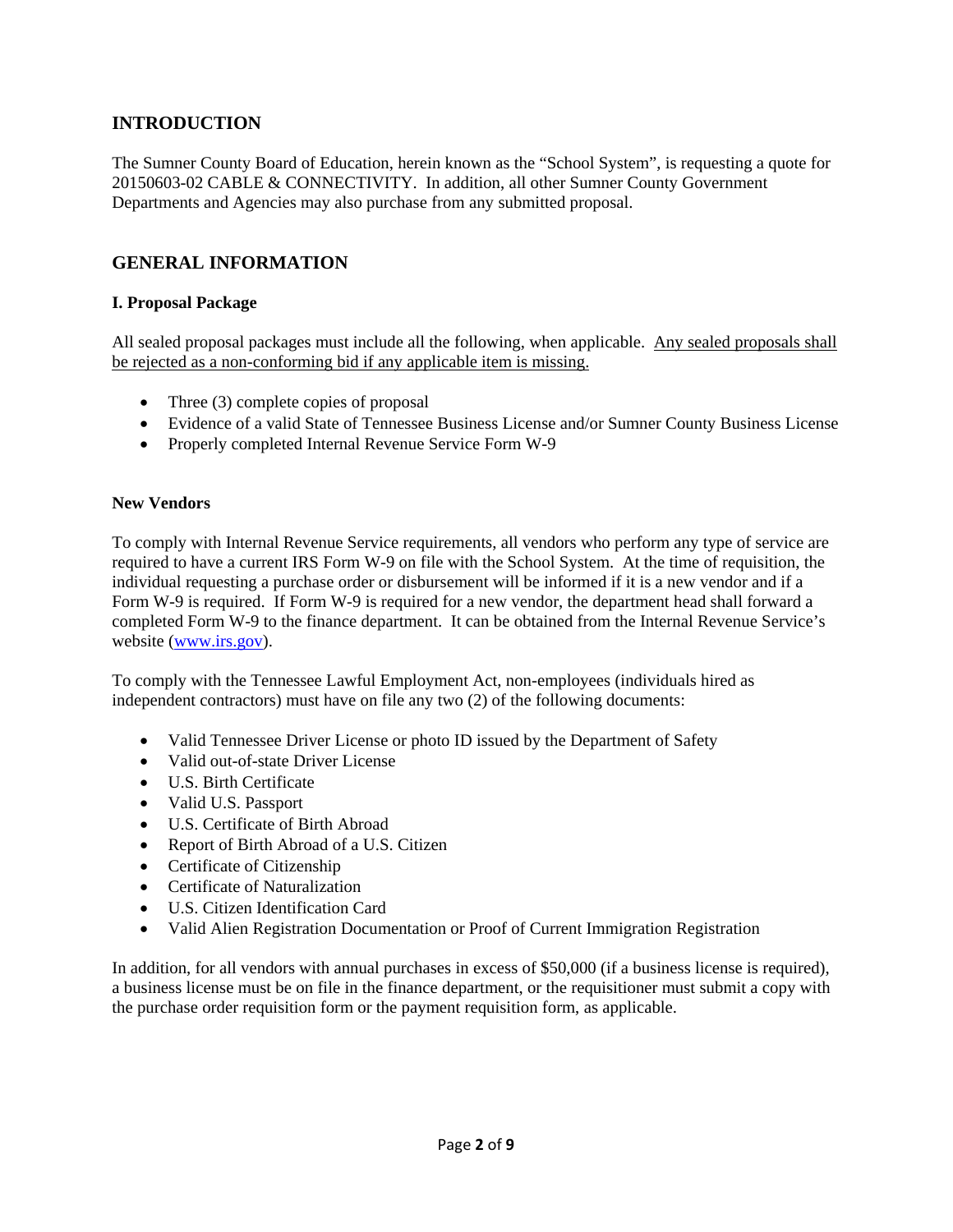# **II. Responses**

- Proposal must include point-by-point responses to the RFQ
- Proposal must include a list of any exceptions to the requirements
- Proposal must include the legal name of the vendor and must be signed by a person or persons legally authorized to bind the vendor to a contract
- If applicable, proposal must include a copy of the contract(s) the vendor will submit to be signed
- Any and All proposal requirements must be met prior to submission
- The bidder understands and accepts the non-appropriation of funds provision of School System
- If noted in the section "proposal requirements" or later requested, the contractor will be required to provide a reference list of clients that have a current contract for services with their company

# **III. Clarification and Interpretation of RFQ**

The words "must" and "shall" in this Request for Quote indicate mandatory requirements. Taking exception to any mandatory requirement shall be grounds for rejection of the proposal. There are other requirements that the School System considers important but not mandatory. It is important to respond in a concise manner to each section of this document and submit an itemized list of all exceptions.

In the event that any interest vendor finds any part of the listed specifications, terms, or conditions to be discrepant, incomplete, or otherwise questionable in any respect, it shall be the responsibility of the concerned party to notify the School System, via email at chris.harrison@sumnerschools.org of such matters immediately upon receipt of this Request for Quote. All questions must be received by **Wednesday, MAY 27, 2015**. Please allow 24 hours for a response to inquiries.

# **IV. Proposal Guarantee**

Vendors must guarantee that all information included in their proposal will remain valid for a period of 90 days from the date of proposal opening to allow for evaluation of all proposals.

# **V. Related Costs**

School System is not responsible for any costs incurred by any vendor pursuant to the Request for Quote. The vendor shall be responsible for all costs incurred in connection with the preparation and submission of its proposal.

# **VI. Insurance Requirements and Liability.**

Each bidder or respondent to the RFQ who may have employees, contractors, or agents working on School System properties shall provide copies of current certificates for general and professional liability insurance and for workers' compensation of a minimum of \$250,000. The owner or principal of each respondent must also be insured by workers' compensation if they perform any of the services on School System properties. There will be no exceptions to the insurance requirement.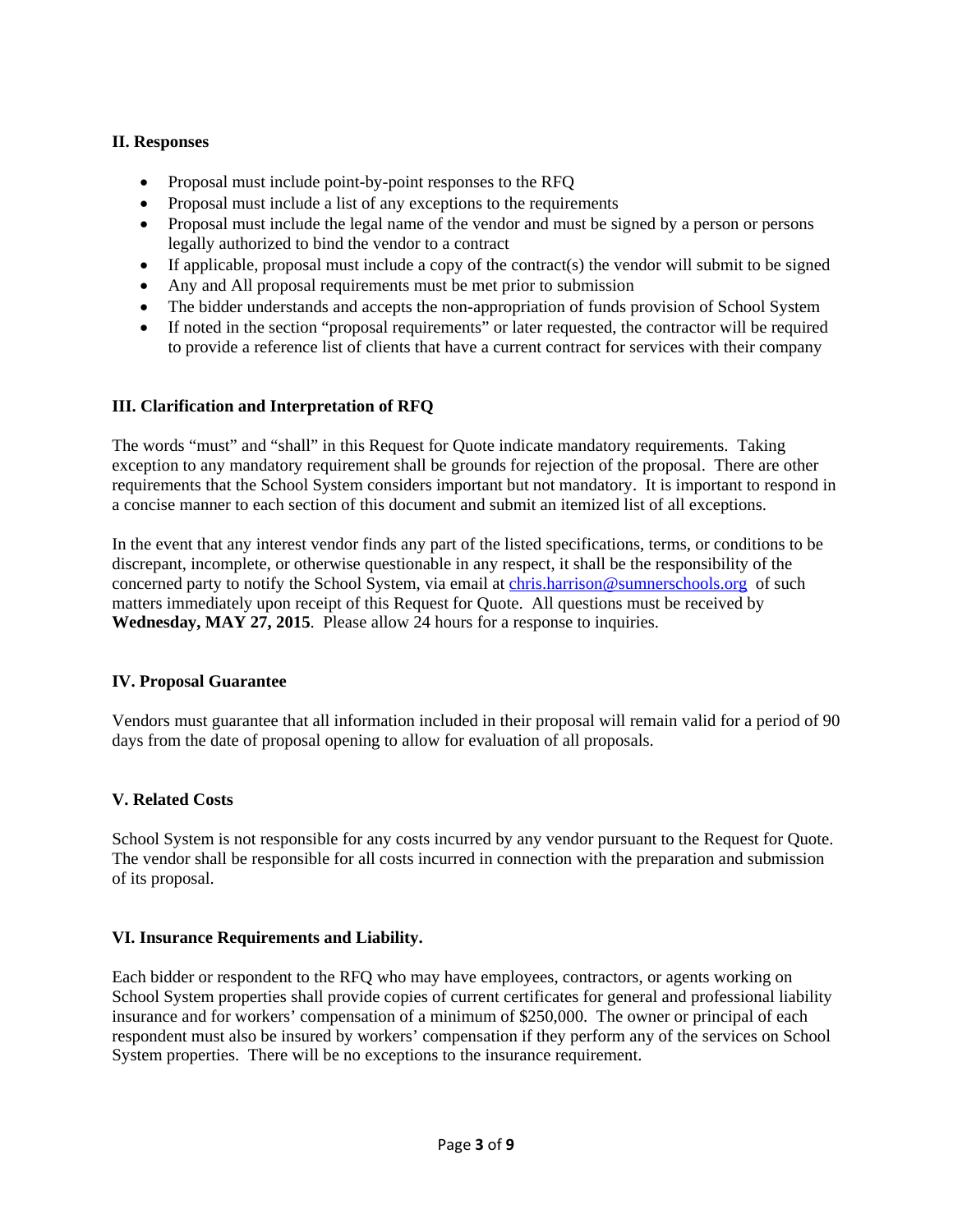#### **VII. Payment Terms**

Payment terms shall be specified in the bid response, including any discounts for early payment. All payments, unless agreed upon differently, will be after receipt of service or product and School System's approval of conformance with specifications.

#### **VIII. Deadline**

Sealed proposals will be accepted until **JUNE 3, 2015 @ 9:30 A.M**. Proposals received after that time will be deemed invalid. Vendors mailing proposal packages must allow sufficient time to ensure receipt of their package by the time specified. There will be no exceptions.

#### **IX. Withdrawal or Modification of Proposal**

A withdrawn proposal may be resubmitted up to the time designated for the receipt of proposals provided that it fully conforms to the same general terms and requirements.

#### **X. Package**

The package containing the proposal must be sealed and clearly marked "20150603-02 CABLE & CONNECTIVITY" on the outside of the package. Responses may be hand delivered or mailed to the following address.

> Sumner County Board of Education Attn: Purchasing Coordinator 1500 Airport Road Gallatin, TN 37066

#### **XI. Right to Seek a New Proposal**

**School System reserves the right to accept or reject any and all proposals for any reason**. Proposals will be awarded to the best overall respondent as determined by that which is in the best interests of the School System.

#### **XII. Procedures for Evaluating Proposals and Awarding Contract**

In comparing the responses to this RFQ and making awards, the School System may consider such factors as quality and thoroughness of a proposal, the record of experience, the references of the respondents, and the integrity, performance, and assurances in the proposal in addition to that of a proposal price.

- Proposals will be examined for compliance with all requirements set forth herein
- Proposals that do not comply shall be rejected without further evaluation
- Proposals will be subjected to a technical analysis and evaluation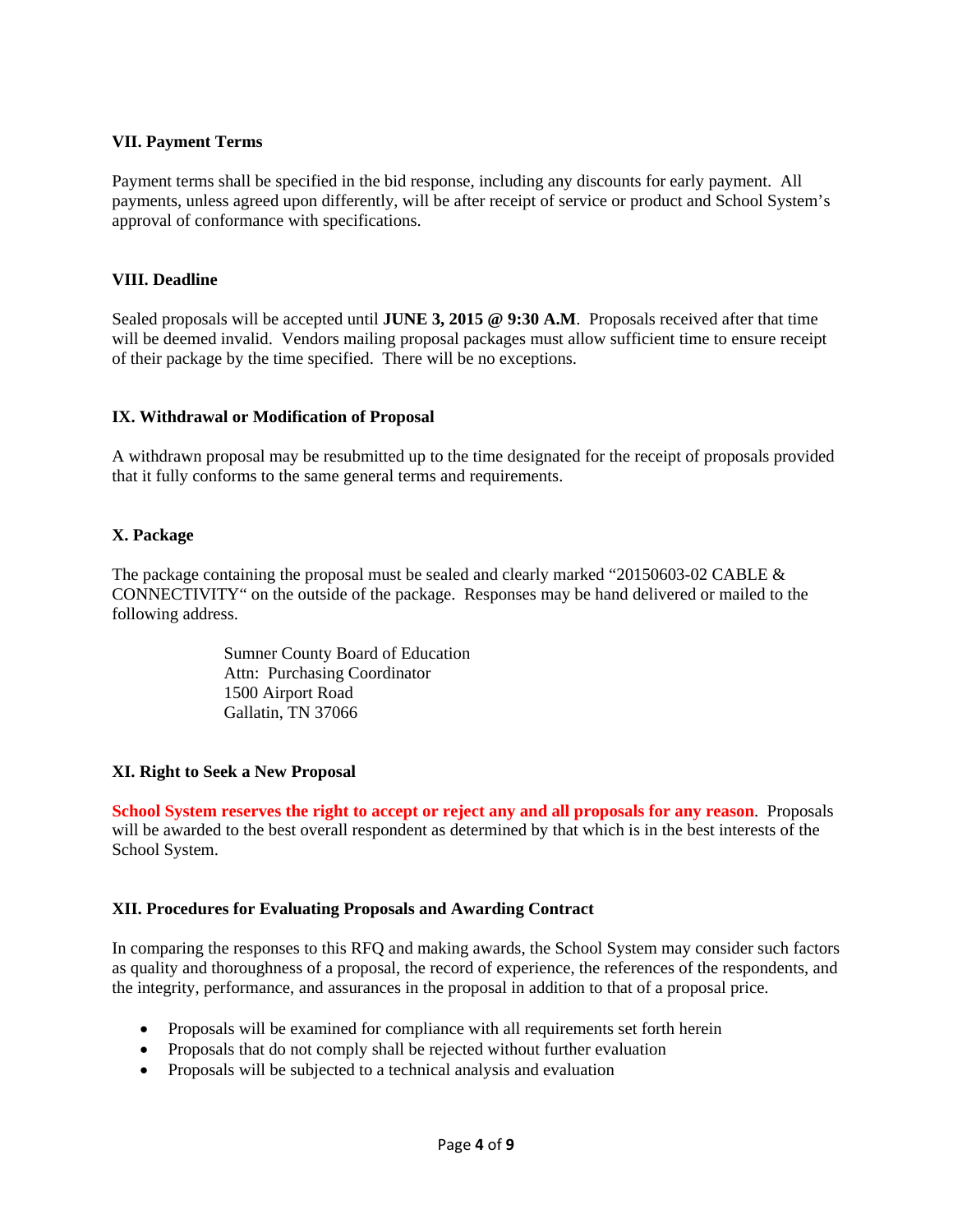Oral presentations and written questions for further clarifications may be required of some or all vendors

#### **XIII. Discussions**

Discussions may be conducted with the vendors which have submitted proposals determined to be reasonably likely of being considered for selection to assure a full understanding of and responsiveness to the RFQ requirements. Every effort shall be afforded to assure fair and equal treatment with respect to the opportunity for discussion and/or revision of their respective proposals. Revisions may be permitted after the submission and prior to the award for the purpose of obtaining the best offers.

# **XIV. Open Records**

After the bid is awarded, all proposals will be subject to the Tennessee Open Records Act, and the proposals will be available to the public upon written request.

Summary information on bids submitted will be posted on the School System website at www.sumnerschools.org under "Invitation to Bid" link.

#### **XV. Assignment**

Neither the vendor nor the School System may assign this agreement with prior written consent of the other party.

#### **XVI. Liabilities**

The vendor shall indemnify the School System against liability for any suits, actions, or claims of any character arising from or relating to the performance under this contract by the vendor or its subcontractors.

The School System has no obligation for the payment of any judgment or the settlement of any claim made against the vendor or its subcontractors as a result of obligations under this contract.

#### **XVII. Tax Status**

School System is tax exempt.

#### **XVIII. Invoicing**

Invoices are to be submitted to:

 Sumner County Board of Education 1500 Airport Road Gallatin, TN 37066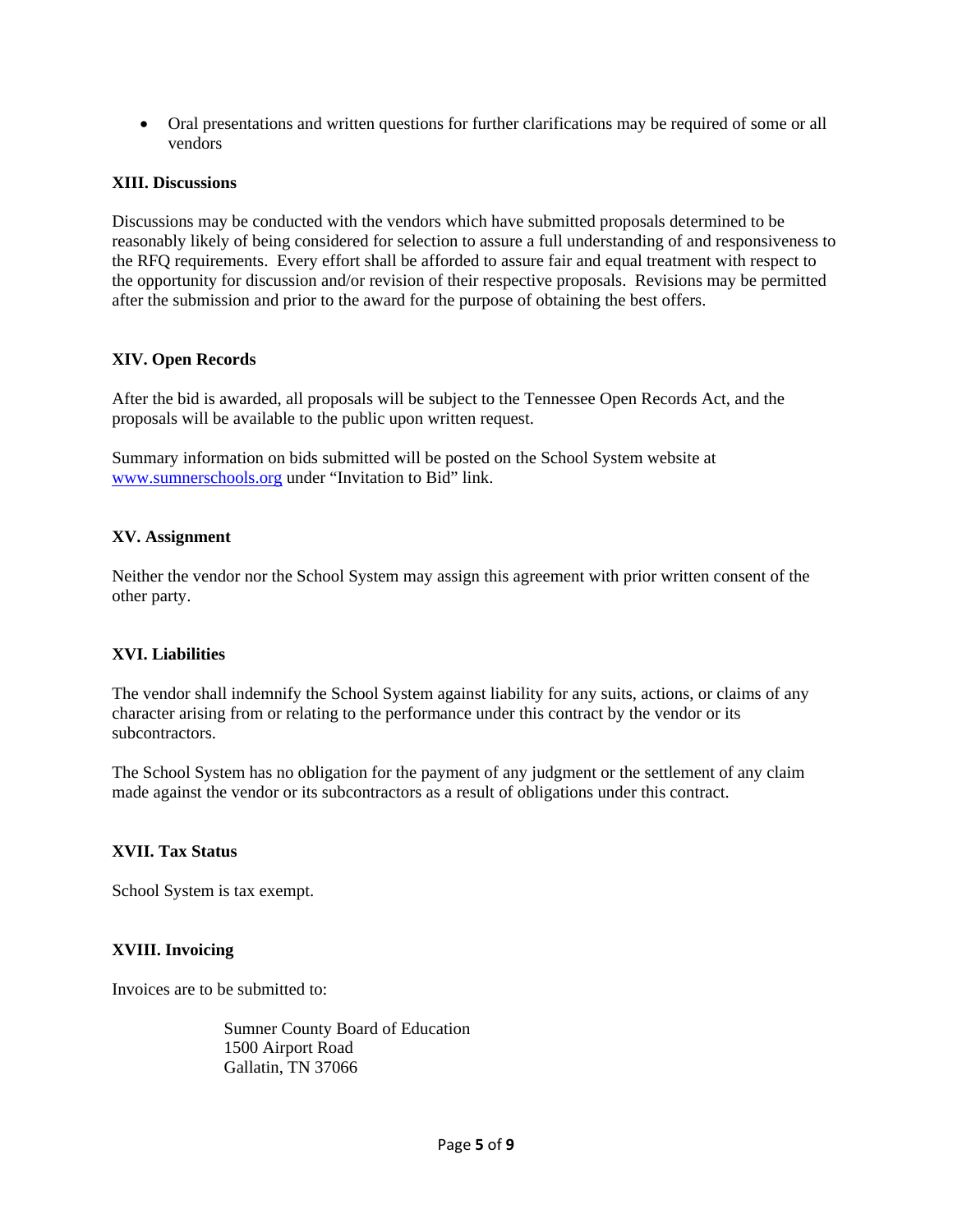The vendor must provide an invoice(s) detailing the terms and amounts due and the dates due. All invoices shall indicate payment terms and any prepayment discounts.

# **XIX. Contract Nullification**

The School System may, at any time, nullify the agreement if, in the judgment of School System, the contractor(s) has failed to comply with the terms of the agreement. In the event of nullification, any payment due in arrears will be made to the contractor(s), but no further sums shall be owed to the contractor(s). The agreement between the School System and the contractor(s) is contingent upon an approved annual budget allotment, and is subject, with thirty (30) days notification, to restrictions or cancellation if budget adjustments are deemed necessary by School System.

# **XX. Applicable Law**

The School System is an equal opportunity employer. The School System does not discriminate towards any individual or business on the basis of race, sex, color, age, religion, national origin, disability or veteran status.

The successful contractor(s) agrees that they shall comply will all local, state, and federal law statutes, rules, and regulations including, but not limited to, the Rehabilitation Act of 1973 and the Americans with Disabilities Act.

In the event that any claims should arise with regards to this contract for a violation of any such local, state, or federal law, statues, rules or regulations, the provider will indemnify and hold the School System harmless for any damages, including court costs or attorney fees, which might be incurred.

Any contract will be interpreted under the laws and statutes of the State of Tennessee.

The School System does not enter into contracts which provide for mediation or arbitration.

Any action arising from any contract made from these specifications shall be brought in the state courts in Sumner County, Tennessee or in the United States Federal District Court for the Middle District of Tennessee.

Additionally, it is a violation of state statues to purchase materials, supplies, services, or any other item from a vendor that is a commissioner, official, employee, or board member that has any financial or beneficial interest in such transaction.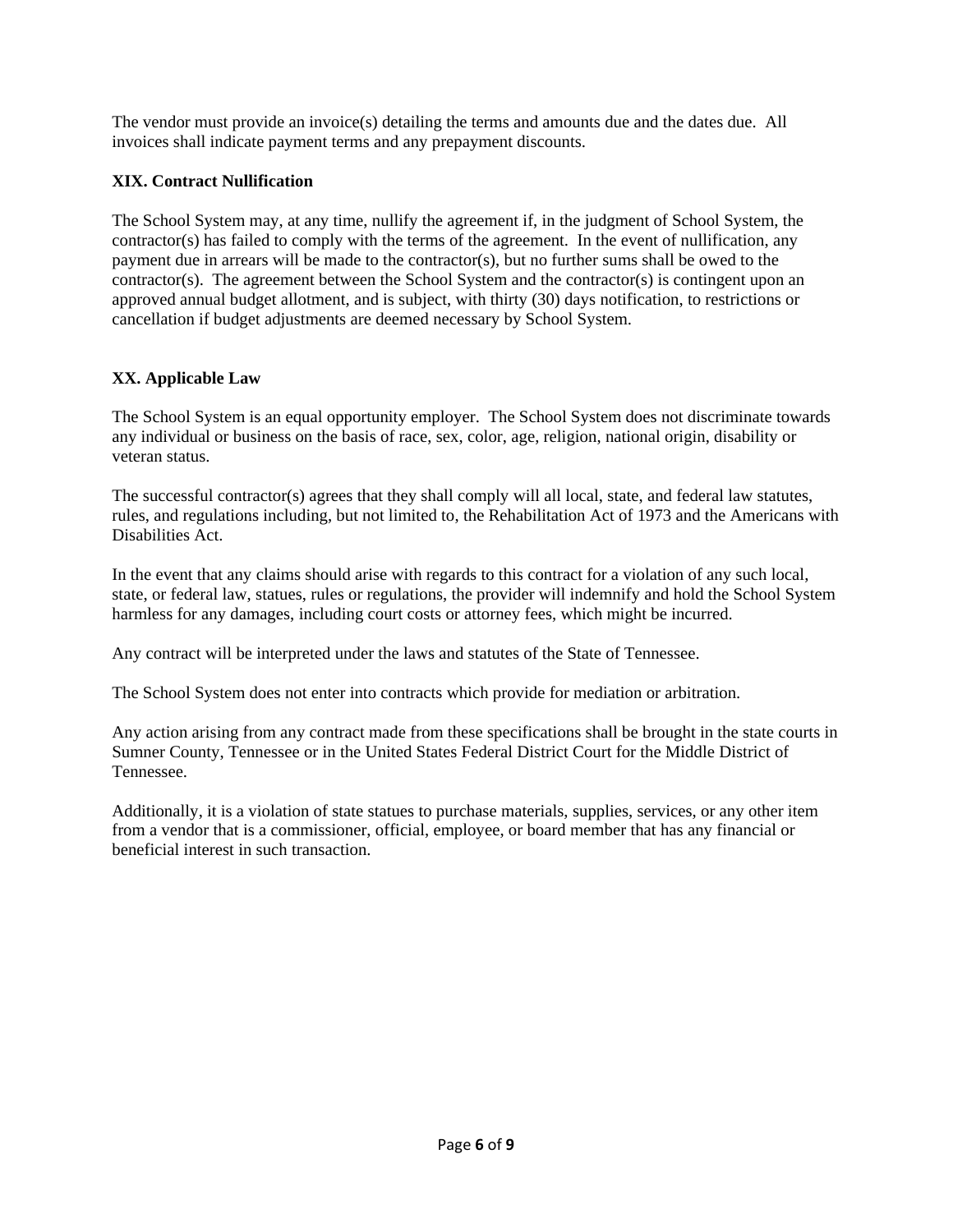# **XXI. Specific Information**

The School System is currently working on expanding computer labs and installing new labs, as well as routine maintenance to the existing data infrastructure. These projects require materials to be purchased on a regular basis. The exact quantities are unknown.

Responses to this RFQ shall be valid beginning **July 1, 2015** thru **June 30, 2016**. The School System shall allow for a cost increase in materials allowance not to exceed five percent (5%) during the contract period. The vendor must give the School System a thirty day notice prior to any price increase. Any cost increase beyond the five percent allowance may result in contract termination.

This contract is subject to termination for failure to supply materials in an efficient and timely manner. It is the sole discretion of the School System to determine what meets an "efficient and timely manner".

The School System reserves the right to extend this contract for up to two, one-year extensions. The vendor will be allowed to submit any price increases sixty (60) days prior to contract expiration. Extensions are subject to approval by the Sumner County Board of Education.

#### **Approved Products**

Due to the nature and type of data network desired, the School System has elected to use a complete endto-end system for our voice and data infrastructure network. Performance levels are listed below:

- All products shall provide a complete warranty to guarantee a high performance cabling system that meet the specifications below. The cable shall be covered by a performance and applications warranty.
- **Electrical Value Guaranteed Link Headroom over TIA/EIA Category 6 at 250 MHz** 
	- $\triangleright$  Insertion Loss 5%
	- $\triangleright$  NEXT 4.5 dB
	- $\triangleright$  PSNEXT 5 dB
	- $\triangleright$  ACR 5.5 dB
	- $\triangleright$  PSACR 7.5 dB
	- $\triangleright$  ELFEXT 6 dB
	- > PSELFEXT 8 dB
	- $\triangleright$  Return Loss 2 dB

\*Electrical values are above the specified standards and consist of worst pair margin per ANSI/TIA/EIA 568 C.2 Category 6.

#### **Equal or Equivalent Submittals**

The School System has standardized on a complete end-to-end system. In this RFQ, General Cable and Panduit have been selected as approved manufacturers. Submittals for equal or equivalent substitutions must be submitted for approval on or before **Wednesday, May 27, 2015**. All requests for substitution must include full specifications with cut sheet; identify the manufacturer and part number; and be verified with a recognized testing laboratory such as UL or ETL. Please allow 24 hours to receive approval.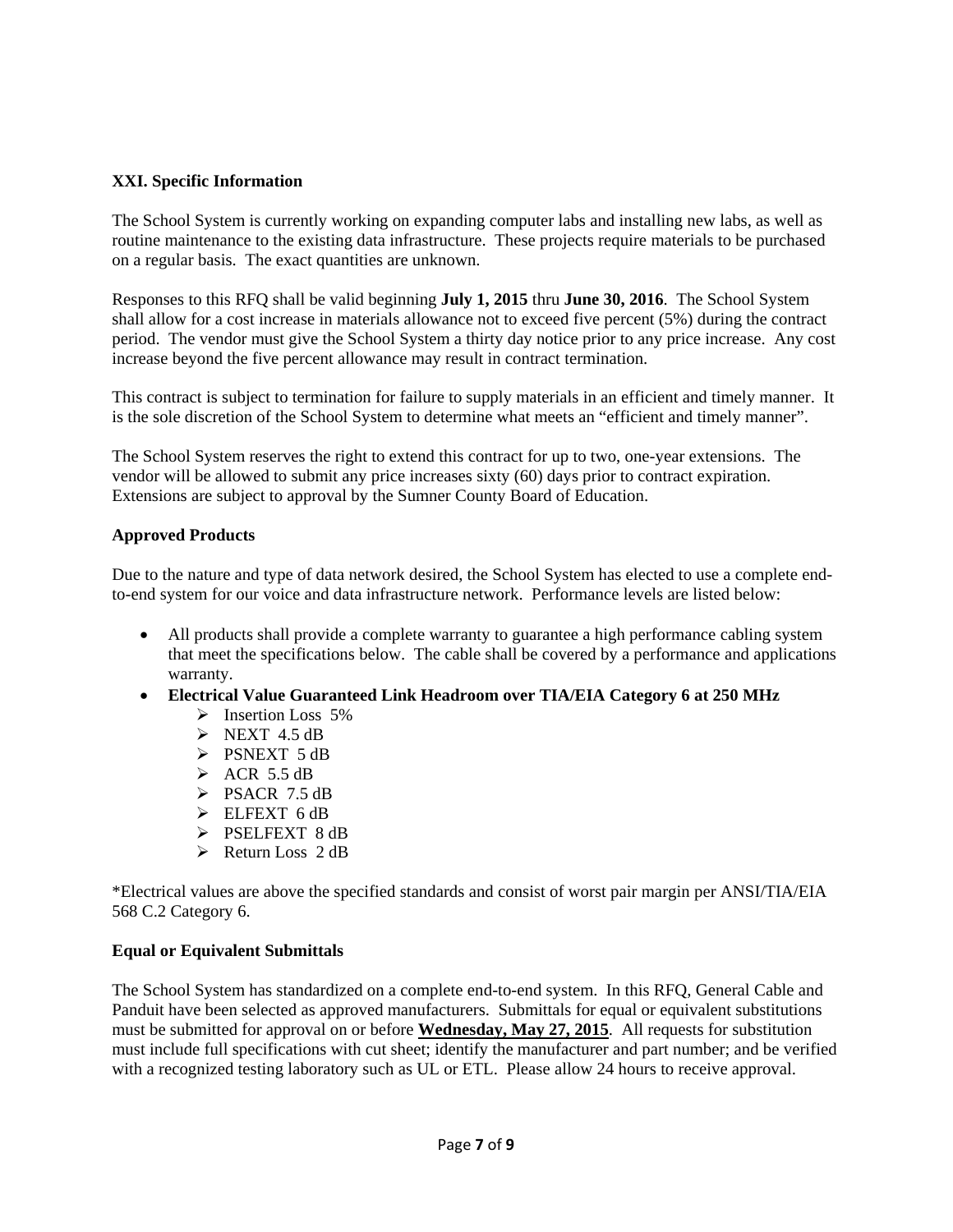Any bids submitted, without prior substitution approval, will not be accepted. The School System shall make all determinations regarding what is "equal or equivalent".

# **Materials and Parts List**

# Category 6 Cable

- General Cable GS6000e CMP (7131900) Blue
- General Cable GS6000e CMR (7133900) Blue
- General Cable Cat6 Outside Plant (7136100) Black

#### Fiber Optic Cable

- General Cable 6 strand tight buffer interlocked armored OFNP (BL0061PNU-ILPA)
- General Cable: 6 strand tight buffer indoor/outdoor armored OFNP (BL0061ANU-ILPA)
- General Cable: 6 strand tight buffer OFNP (BL0061PNU)

#### **Connectivity**

- Panduit Faceplate (CFP21W & CFP4IW)
- Panduit Biscuit Jack (CBX21W-A)
- Panduit Rack Mount LIU 1 RU (FRME1)
- Panduit Fiber Optic Adapter Panel: FAP w/6 SC 10 GbE Dupl mm Adapters (AQ) (FAP6WAQDSCZ)
- Panduit Multimode Simplex Fiber Optic Connector: SC 50/125um (FSCMC5BL)
- Panduit Multimode Duplex Fiber Optic Connector: SC OptiCam 50/125um (FSCDMC5BL)
- Panduit SC to LC, Optimized Multimode Duplex Patch Cord, OM3 (FR2XSS-RLM02)
- Panduit Raceway: Size 1 LD5IW6-A; Size 2 LD10IW6-A
- Panduit Horizontal Cable Managers: 1U (WMPFSE) and 2U (WMPF1E)
- Panduit Modular Blank Patch Panel, Cat6, Flat: 24 port (CPPL24WBLY) and 48 port (CPPL48WBLY)
- Panduit Mini-Com Module, Cat6, UTP, 8-position, 8-wire, Universal, Multiple colors available (CJ688TG\*\*)
- Panduit Outlet Box, Single Gang, Two-piece, Snap together, Adhesive backing, Accepts Pan-way screw on faceplates or any NEMA standard single faceplate (JBX3510IW-A)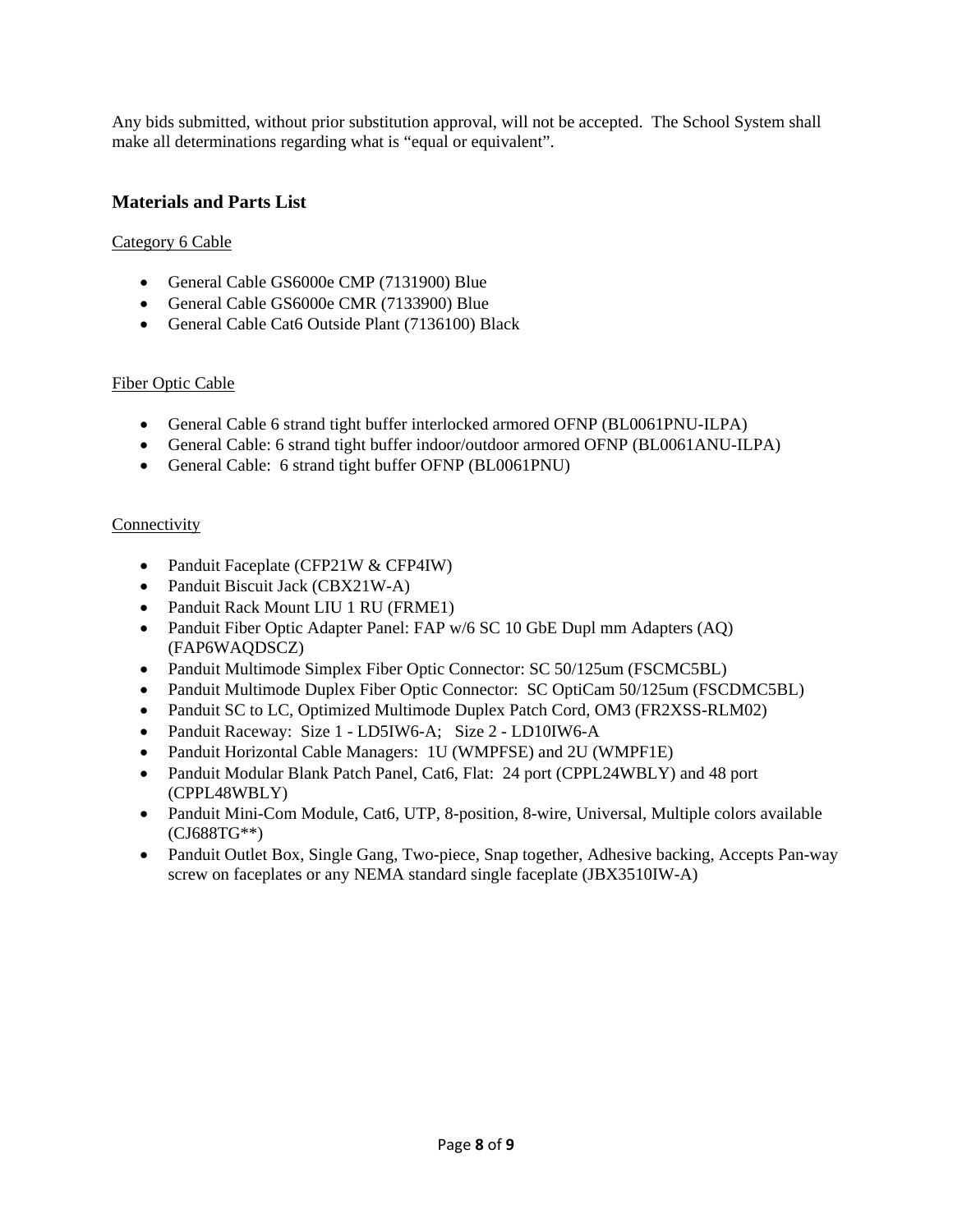# **Sumner County Board of Education**

Purchasing Department 1500 Airport Road Gallatin, TN 37066

| <b>COMPANY NAME</b>                                |                                   |                  |
|----------------------------------------------------|-----------------------------------|------------------|
| <b>ADDRESS</b>                                     |                                   |                  |
|                                                    |                                   |                  |
| <b>TELEPHONE</b>                                   |                                   |                  |
| <b>EMAIL</b>                                       |                                   |                  |
| <b>AUTHORIZED COMPANY</b><br><b>REPRESENTATIVE</b> |                                   | <b>SIGNATURE</b> |
| <b>AUTHORIZED COMPANY</b><br>REPRESENTATIVE        |                                   | <b>PRINTED</b>   |
| <b>DATE</b>                                        |                                   |                  |
| <b>BID TITLE</b>                                   | 20150603-02 CABLES & CONNECTIVITY |                  |
| <b>DEADLINE</b>                                    | JUNE 2, 2015 @ 10:00 A.M.         |                  |
| <b>BID AMOUNT</b>                                  | See Attached                      |                  |
| <b>BID GOOD THRU</b>                               |                                   |                  |